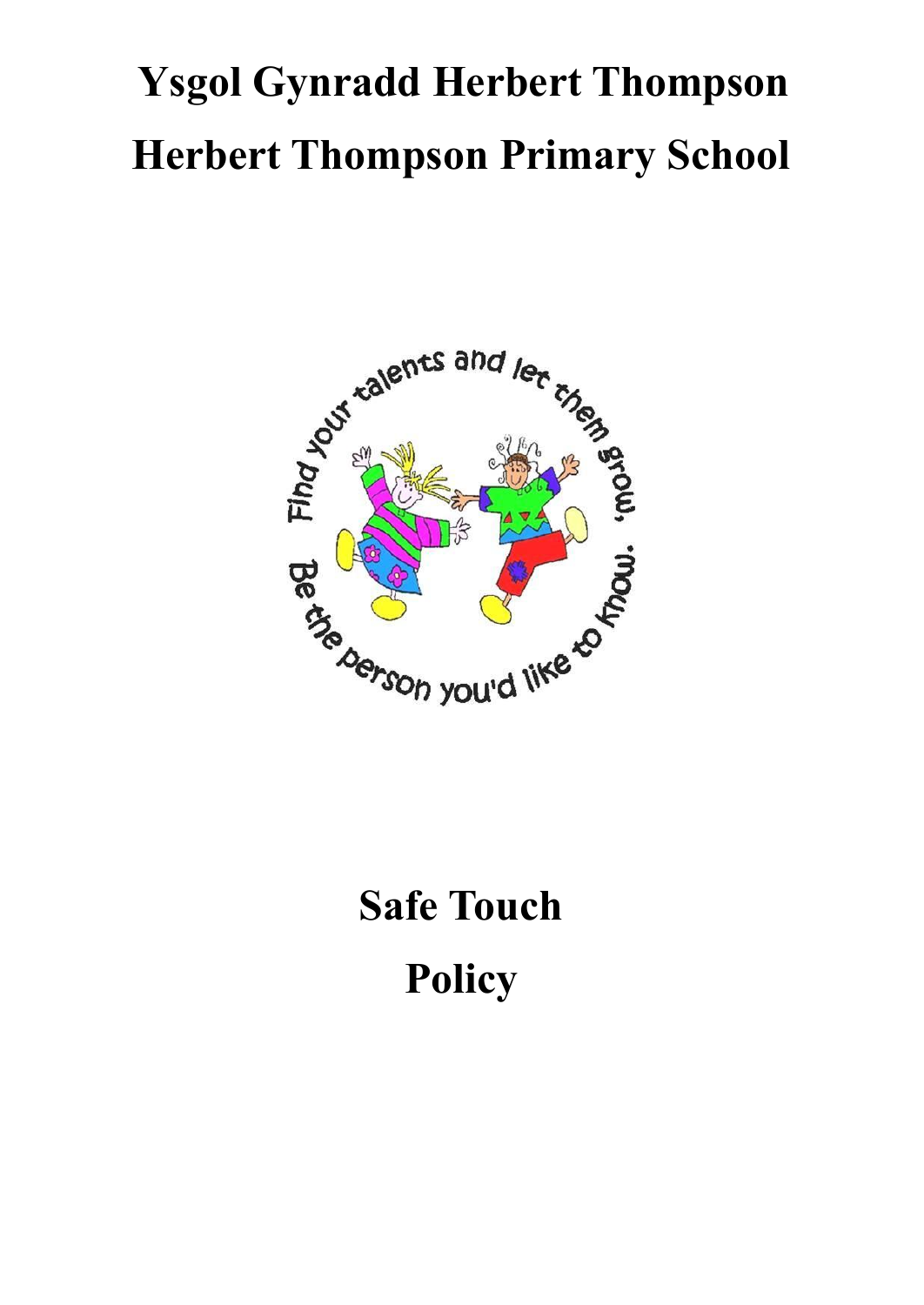### **Safe Touch Policy**

### **Why have a policy on touch?**

Herbert Thompson is adopting an informed, evidence-based decision to allow safe touch in special cases as a developmentally appropriate intervention that will aid healthy emotional growth and learning. Research shows clearly that healthy pro-social brain development requires access to safe touch as one of the means of calming, soothing and containing distress for a frightened, sad or angry child. It is essential for all children to learn the difference between safe and unsafe touch and to experience having their strongest emotions contained, validated, accepted and soothed by a significant adult.

If children are behaving in unacceptable, threatening, dangerous, aggressive or out of control ways, they have not yet learned how their strongest emotional reactions can be contained, channelled and communicated safely. In recognition of this, under special, agreed and supervised conditions, staff will consider using safe touch and or Team Teach methods, for example to calm a distressed child, to contain an angry or wild child and/or encourage or affirm an anxious child or to support a child with low self-esteem. The brain does not develop neuronal pathways to initiate calming and self-soothing unless and until this safe emotional regulation has been experienced within a positive relationship with a significant adult. Where children have had insufficient experience of safe touch and calming regulation, this may be a priority to help their brains to develop access to thinking, judging, evaluating and choosing mechanisms. These are sometimes known as 'higher executive skills' and they are an intrinsic part of cognitive regulation. Safe touch is one of the key ways of regulating children's emotions, but it is a strategy that staff will use only under supervision and in line with a whole school Policy on Touch.

### **Ways of regulating children's emotions**

Other means of calming, soothing and containing children's strong emotions include:

- ∙ Slowing one's pace
- ∙ Lowering the voice
- ∙ Breathing more deeply

∙ Initially matching the pitch and volume of the child's emotional display (shout, cry etc) and then regulating it down

- ∙ Talking slowly firmly and quietly in an unhurried unflustered way
- ∙ Providing clear predictable consistently held boundaries

Not to reach out to the child in distressing circumstances could be re-traumatising and neuro-biologically damaging as well as confirming or inviting anti-social behaviour patterns. Refraining from physically, safely holding a child in the face of their intense grief, stress and/or rage reactions can lead to a state of hyper-arousal, in which toxic levels of stress chemicals are released in the body and brain. The severely













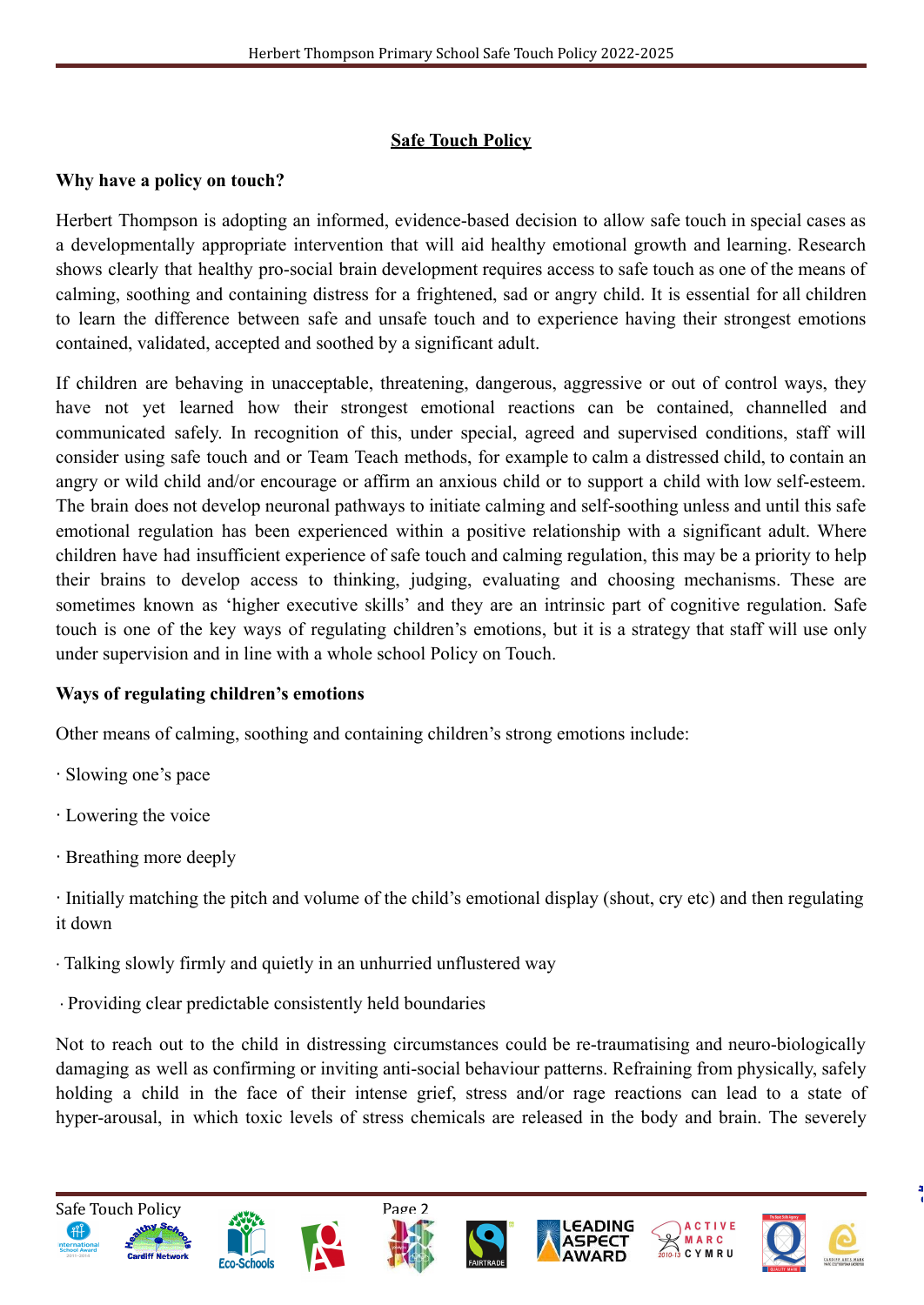damaging long-term effects of this state have been intensively researched worldwide and are well documented.

#### **Moreover, gentle safe holding and or Team Teach holding is appropriate if a child:**

- ∙ is hurting himself/herself or others,
- ∙ (or is likely to hurt himself/herself and/or others) or
- ∙ is damaging property, and/or
- ∙ is incensed and out of control, so that all verbal attempts to engage him/her have failed.

#### **What about other physical contact with pupils?**

It is not illegal to touch a pupil. There are occasions when physical contact, other than reasonable force, with a pupil is proper and necessary.

Examples of where touching a pupil might be proper or necessary:

∙ Holding the hand of the child at the front/back of the line when going to assembly or when walking together around the school;

- ∙ When comforting a distressed pupil;
- ∙ When a pupil is being congratulated or praised;
- ∙ To demonstrate how to use a musical instrument;
- ∙ To demonstrate exercises or techniques during PE lessons or sports coaching
- ∙ To give first aid.

### **Guidelines for the use of Safe Touch**

To ensure touch is only used appropriately the following guidelines are to be followed:

- ∙ Parents/carers should be informed of the school policy on Touch.
- ∙ Parents/carers should provide signed consent for their child to be part of the Thrive program

∙ Parents/carers wherever possible should be involved in the Thrive Assessments and Action Plans and be regularly updated as to their child's progress through the program















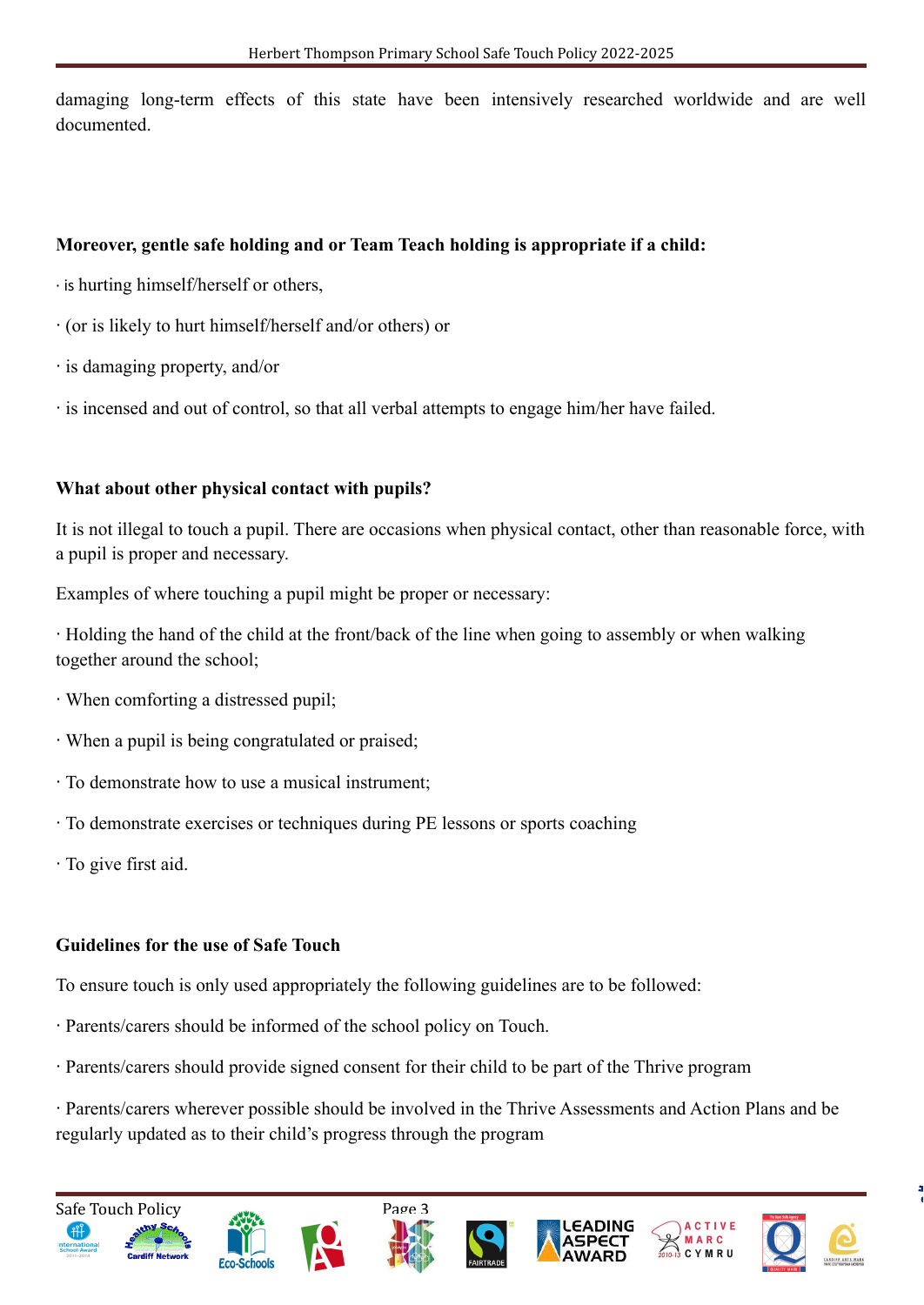- ∙ Teachers/support staff should be trained in the Thrive approach
- ∙ Teachers/support staff should be trained in all aspects of safe touch
- ∙ Staff members should agree the use of safe touch in discussion with their manager.

∙ Child should be consulted, appropriate to their understanding, and involved in the development of a plan, based on a comprehensive risk assessment.

∙ Strategies should be rehearsed and practised ( as is possible) with the child in preparation.

∙ An Individual Behaviour Management Plan or Safety Plan should be completed and its use recorded and monitored. This will supplement the Thrive Action Plan which will also include the use of safe touch as a strategy.

∙ TWO Adult rule: No adult should use safe holding when alone with a child. Both adults should have the closest / best relationship with the child. Where touch is used, contact should be brief and gentle, on clothed or publically visible parts of the body: hands, arms, shoulders, head, hair, shoes.

∙ At no point and under no circumstances should staff members use touch to satisfy their own need for physical contact or reassurance.

∙ No unsafe touch: All staff are trained to be fully cognisant of touch that is invasive or which could be confusing, traumatising or experienced as eroticising in any way whatsoever.

∙ Serious Breach: Should any such touch be used it would be deemed as the most serious breach of the Code of Ethics warranting the highest level of disciplinary action.

### **Peer massage**

Peer massage is clothed massage given to children by children. It is restricted to back, head, arms and hands and is given and received with the child's permission. Each massage lasts around 1 0minutes. Teachers and children decided when is an appropriate time during the day to carry it out.

A number of studies have been done in the UK (see http://www.touchlinetraining.co.uk/downloads/MISP\_research\_overview2015.aspx).

The outcomes from the studies show that the main benefits of Peer Massage are.

- Improved calmness and concentration
- Increased self confidence and self esteem
- Improved social skills with a greater number of relationships/friendships with peers and adults
- Happier and more relaxed children
- A reduction in aggressive behaviour and bullying
- A more positive attitude and greater engagement with learning
- Improved ability to work in groups and independently